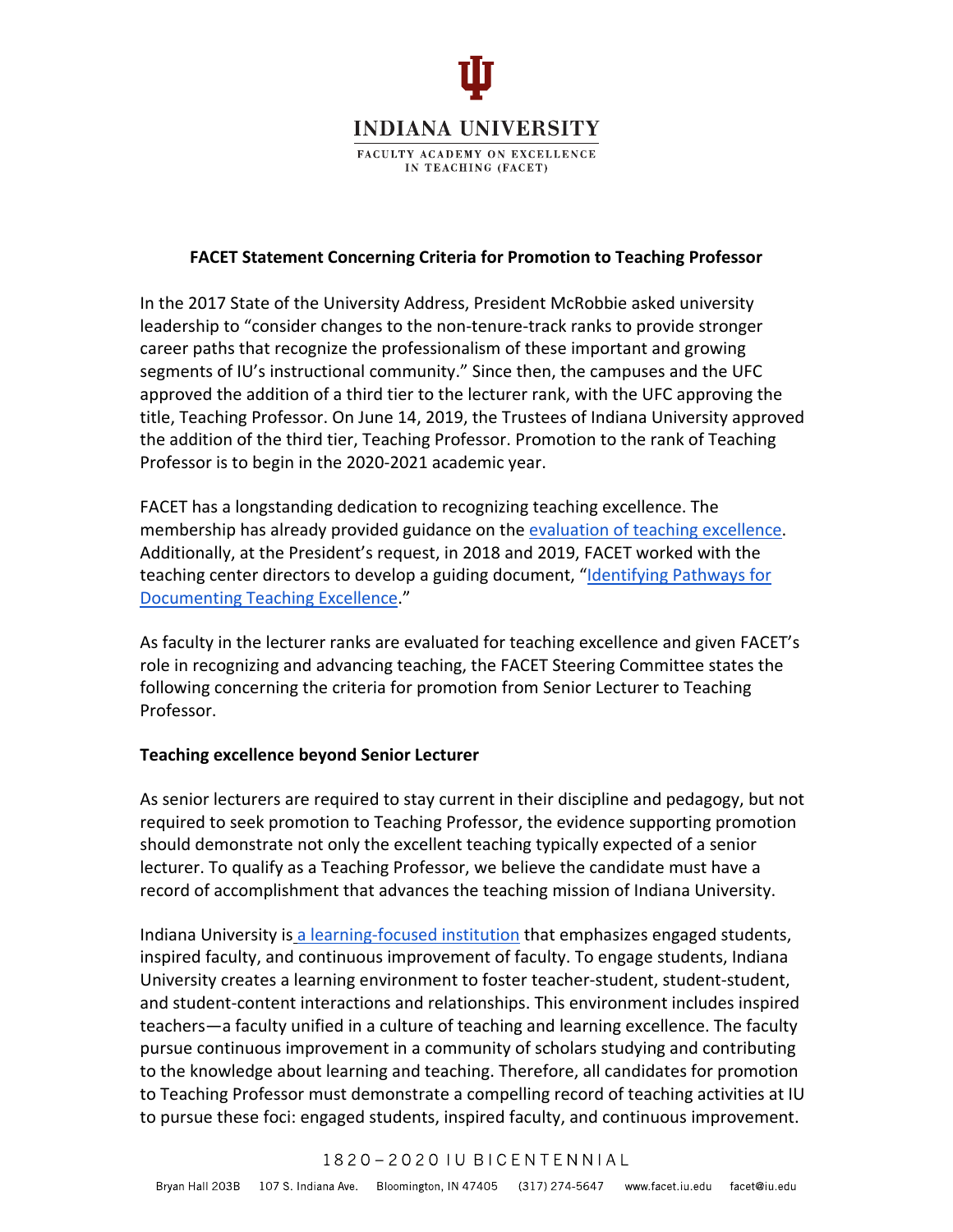We believe there is more than one way to demonstrate teaching excellence beyond promotion to Senior Lecturer. While there are many ways to categorize excellence, it will be helpful to review the candidate's dossier in three main categories: Curricular Leadership, Service in Support of Learning and Teaching, and Research in Support of Learning and Teaching. In this vein, a candidate may be promoted based on evidence in one category alone if work in that category is exceptional or on evidence across any combination of categories.

We also believe that **all** candidates for promotion to Teaching Professor must document student learning. Direct evidence of impact on student learning will be weighted much more heavily than indirect evidence (e.g. student evaluation data).

Teaching awards or any other teaching-related recognition should be considered as general evidence of excellence that amplifies other evidence. Naturally, the more prestigious the award the more it will amplify other evidence.

# **Curricular Leadership**

All faculty in the Teaching Professor rank (Lecturer, Senior Lecturer, and Teaching Professor) are required to stay current in pedagogy and their discipline. Therefore, while the attainment of a terminal degree in the discipline is not sufficient alone for promotion to Teaching Professor, it should be weighted heavily in consideration of curricular leadership. Other factors may individually or jointly establish curricular leadership and qualification for promotion to Teaching Professor. The non-exhaustive list of factors includes participation in curriculum development, participation in program development, development of quality teaching materials, authoring of textbooks and etexts, programmatic assessment of learning, applied research on teaching in the candidate's discipline, sharing pedagogical innovation, and disseminating best teaching practices. This category will tend to be related to leadership in the department and school of the candidate.

## **Service in Support of Learning and Teaching**

As faculty progress in their careers, their contributions will frequently change in nature spreading beyond the classroom. A non-exhaustive list of activities that indicate service in support of teaching includes: peer review of others' teaching, mentoring of faculty, student recommendations particularly for scholarships, graduate programs, and employment, supervising/leading student service, experiential, or practice-based learning, nominations of teachers and students to renowned awards, scholarships, and leadership positions, teaching-related committee work, student-facing campus service (e.g. sponsoring or advising clubs), guest lectures, teaching award committees, chairing and participating in Faculty Learning Communities, sponsoring student-athletes, leadership in teaching-related societies or organizations, and service awards or other service-related recognition.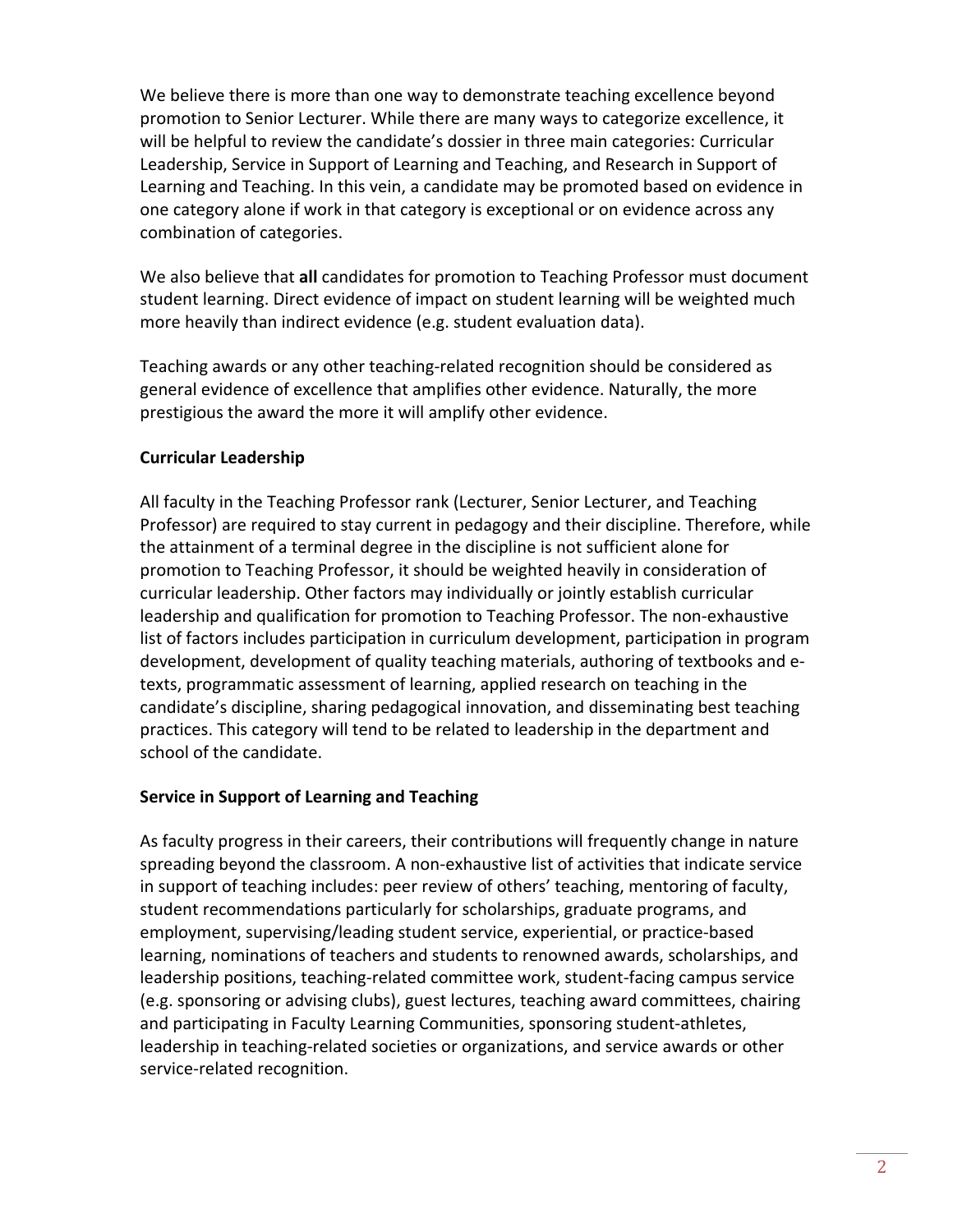### **Research in Support of Learning and Teaching**

Research in support of teaching helps the university, and more largely the community of scholars, work to continuously improve teaching and learning. A non-exhaustive list of indicators of research in support of teaching and learning includes: receipt of grants for teaching innovations or improvement, published articles, chapters, or books on teaching and learning (particularly peer-reviewed publications), presentations of research on teaching and learning, presentations on pedagogical innovations or best practices, participation as a reviewer for teaching-related scholarly journals, service on a teachingrelated journal's review board, or service as an editor for a teaching-related journal.

Approved by the FACET Steering Committee on September 5, 2019

Anne Allen, Professor Indiana University Southeast

 $\overline{\phantom{a}}$ 

Keith Anliker, Senior Lecturer IUPUI

Clark Barwick, Senior Lecturer Indiana University Bloomington

Nancy Colborn, Librarian Indiana University South Bend

Mary D. Cooper, Professor/Associate Dean Indiana University Fort Wayne

Betty Dlamini, Senior Lecturer Indiana University Bloomington

Rob Elliott, Senior Lecturer IUPUI

Julia Fox, Associate Professor Indiana University Bloomington

Andrew Gavrin, Associate Professor/Associate Director FACET IUPUI

Kathryn Holcomb, Associate Professor Indiana University Kokomo

Vincci Kwong, Librarian Indiana University South Bend

Lori Montalbano, Professor/Assistant Vice Chancellor/ Dean of Students IUPUC

Michael Morrone, Senior Lecturer/FACET Director Indiana University Bloomington

Tanya Perkins, Assistant Professor Indiana University East

Corinne Renguette, Associate Professor IUPUI

Sridhar Ramachandran, Professor Indiana University Southeast

Lisa Russell, Associate Professor Indiana University Southeast